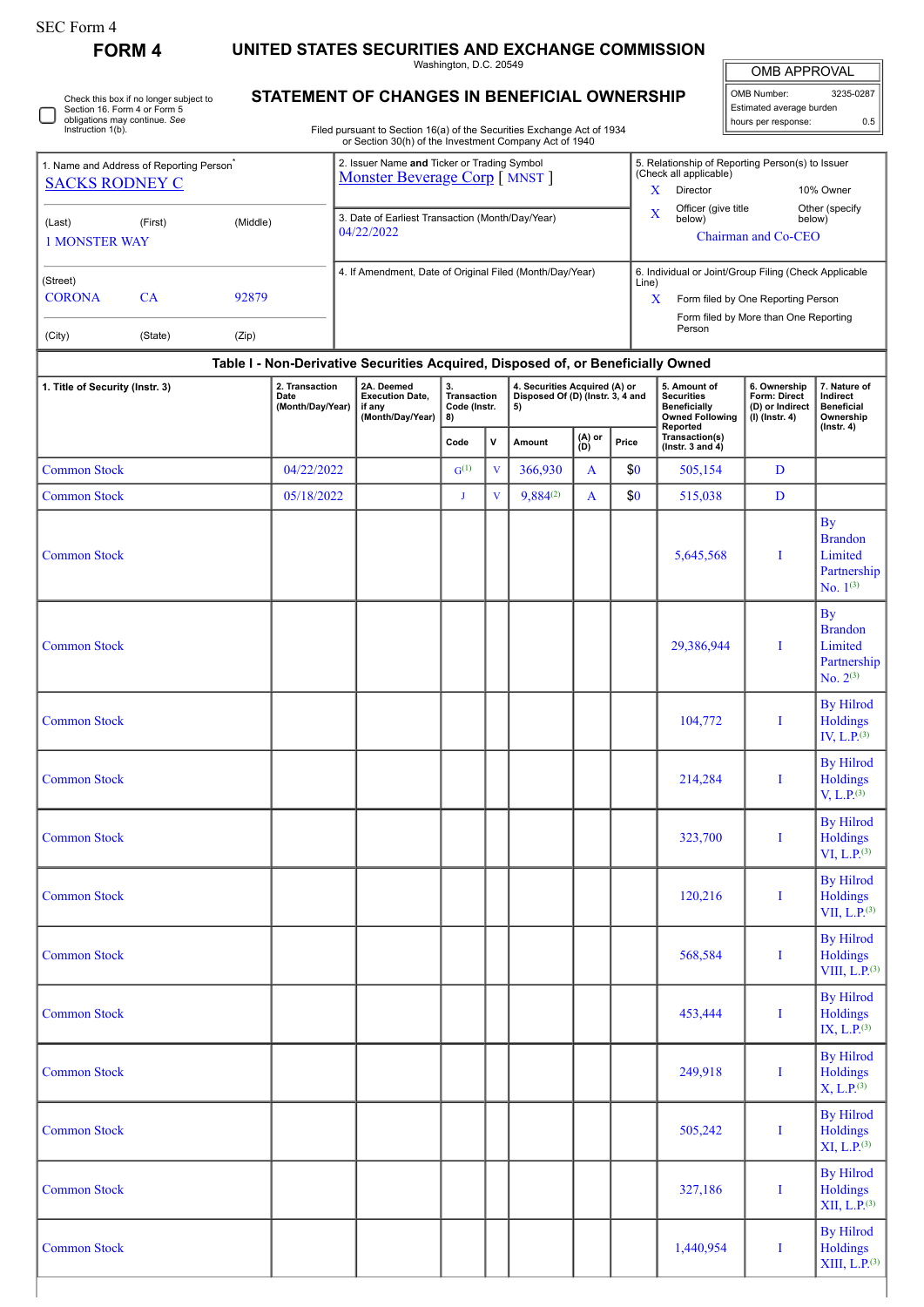|                                                                 |                                                                              |                                            |                                            |                                                                    |          |                                                                                                                                                                                                                                             |                                         |     |                                                                       |                                                                   | Table I - Non-Derivative Securities Acquired, Disposed of, or Beneficially Owned                                   |                                                                                                |                                                          |                                                                                                                              |                |                                                                                |                                                                           |                                                                   |  |  |   |                                                          |
|-----------------------------------------------------------------|------------------------------------------------------------------------------|--------------------------------------------|--------------------------------------------|--------------------------------------------------------------------|----------|---------------------------------------------------------------------------------------------------------------------------------------------------------------------------------------------------------------------------------------------|-----------------------------------------|-----|-----------------------------------------------------------------------|-------------------------------------------------------------------|--------------------------------------------------------------------------------------------------------------------|------------------------------------------------------------------------------------------------|----------------------------------------------------------|------------------------------------------------------------------------------------------------------------------------------|----------------|--------------------------------------------------------------------------------|---------------------------------------------------------------------------|-------------------------------------------------------------------|--|--|---|----------------------------------------------------------|
| 1. Title of Security (Instr. 3)                                 |                                                                              |                                            | 2. Transaction<br>Date<br>(Month/Day/Year) | 2A. Deemed<br><b>Execution Date,</b><br>if any<br>(Month/Day/Year) |          |                                                                                                                                                                                                                                             | 3.<br>Transaction<br>Code (Instr.<br>8) |     | 5)                                                                    | 4. Securities Acquired (A) or<br>Disposed Of (D) (Instr. 3, 4 and |                                                                                                                    | 5. Amount of<br><b>Securities</b><br><b>Beneficially</b><br><b>Owned Following</b><br>Reported |                                                          | 6. Ownership<br>Form: Direct<br>(D) or Indirect<br>$(I)$ (Instr. 4)                                                          |                | 7. Nature of<br>Indirect<br><b>Beneficial</b><br>Ownership<br>$($ Instr. 4 $)$ |                                                                           |                                                                   |  |  |   |                                                          |
|                                                                 |                                                                              |                                            |                                            |                                                                    |          |                                                                                                                                                                                                                                             |                                         |     | Code                                                                  | v                                                                 | Amount                                                                                                             | (A) or<br>(D)                                                                                  | Price                                                    | Transaction(s)<br>$($ Instr. 3 and 4 $)$                                                                                     |                |                                                                                |                                                                           |                                                                   |  |  |   |                                                          |
| <b>Common Stock</b>                                             |                                                                              |                                            |                                            |                                                                    |          |                                                                                                                                                                                                                                             |                                         |     |                                                                       |                                                                   |                                                                                                                    |                                                                                                |                                                          | 186,790                                                                                                                      |                |                                                                                | I                                                                         | <b>By Hilrod</b><br><b>Holdings</b><br>XIV, L.P. <sup>(3)</sup>   |  |  |   |                                                          |
| <b>Common Stock</b>                                             |                                                                              |                                            |                                            |                                                                    |          |                                                                                                                                                                                                                                             |                                         |     |                                                                       |                                                                   |                                                                                                                    |                                                                                                |                                                          | 4,176                                                                                                                        |                |                                                                                | I                                                                         | <b>By Hilrod</b><br><b>Holdings</b><br>XV, L.P. <sup>(3)</sup>    |  |  |   |                                                          |
| <b>Common Stock</b>                                             |                                                                              |                                            |                                            | 05/18/2022                                                         |          |                                                                                                                                                                                                                                             |                                         |     | I(4)(5)(6)                                                            |                                                                   | 988,386                                                                                                            | D                                                                                              | \$0                                                      | $\bf{0}$                                                                                                                     |                |                                                                                | I                                                                         | <b>By Hilrod</b><br>Holdings<br>XVII, L.P.<br>(3)                 |  |  |   |                                                          |
| <b>Common Stock</b>                                             |                                                                              |                                            |                                            |                                                                    |          |                                                                                                                                                                                                                                             |                                         |     |                                                                       |                                                                   |                                                                                                                    |                                                                                                |                                                          | 336,772                                                                                                                      |                |                                                                                | I                                                                         | <b>By Hilrod</b><br><b>Holdings</b><br>XIX, L.P. <sup>(3)</sup>   |  |  |   |                                                          |
| <b>Common Stock</b>                                             |                                                                              |                                            |                                            |                                                                    |          |                                                                                                                                                                                                                                             |                                         |     |                                                                       |                                                                   |                                                                                                                    |                                                                                                |                                                          | $364,636^{(7)}$                                                                                                              |                |                                                                                | Ι                                                                         | <b>By Hilrod</b><br><b>Holdings</b><br>$XX, L.P.$ <sup>(3)</sup>  |  |  |   |                                                          |
| <b>Common Stock</b>                                             |                                                                              |                                            |                                            |                                                                    |          |                                                                                                                                                                                                                                             |                                         |     |                                                                       |                                                                   |                                                                                                                    |                                                                                                |                                                          | $364,636^{(8)}$                                                                                                              |                |                                                                                | I                                                                         | <b>By Hilrod</b><br>Holdings<br>XXI, L.P. <sup>(3)</sup>          |  |  |   |                                                          |
| <b>Common Stock</b>                                             |                                                                              |                                            |                                            |                                                                    |          |                                                                                                                                                                                                                                             |                                         |     |                                                                       |                                                                   |                                                                                                                    |                                                                                                |                                                          | 500,000                                                                                                                      |                |                                                                                | I                                                                         | <b>By Hilrod</b><br><b>Holdings</b><br>XXII, L.P.<br>(3)          |  |  |   |                                                          |
| <b>Common Stock</b>                                             |                                                                              |                                            |                                            |                                                                    |          |                                                                                                                                                                                                                                             |                                         |     |                                                                       |                                                                   |                                                                                                                    |                                                                                                |                                                          |                                                                                                                              |                |                                                                                | 360,244                                                                   |                                                                   |  |  | I | <b>By Hilrod</b><br><b>Holdings</b><br>XXIV, L.P.<br>(3) |
| <b>Common Stock</b>                                             |                                                                              |                                            |                                            |                                                                    |          |                                                                                                                                                                                                                                             |                                         |     |                                                                       |                                                                   |                                                                                                                    |                                                                                                |                                                          |                                                                                                                              |                |                                                                                | 900,000                                                                   |                                                                   |  |  | I | <b>By Hilrod</b><br><b>Holdings</b><br>XXV, L.P.<br>(3)  |
| <b>Common Stock</b>                                             |                                                                              |                                            |                                            |                                                                    |          |                                                                                                                                                                                                                                             |                                         |     |                                                                       |                                                                   |                                                                                                                    |                                                                                                |                                                          | 3,091,215                                                                                                                    |                |                                                                                | I                                                                         | <b>By HHS</b><br>2010<br><b>GRAT #3(3)</b>                        |  |  |   |                                                          |
| <b>Common Stock</b>                                             |                                                                              |                                            |                                            |                                                                    |          |                                                                                                                                                                                                                                             |                                         |     |                                                                       |                                                                   |                                                                                                                    | 28,722                                                                                         |                                                          |                                                                                                                              | I              | By HHS<br>2014<br><b>GRAT #2(3)</b>                                            |                                                                           |                                                                   |  |  |   |                                                          |
|                                                                 |                                                                              |                                            |                                            |                                                                    |          |                                                                                                                                                                                                                                             |                                         |     |                                                                       |                                                                   | Table II - Derivative Securities Acquired, Disposed of, or Beneficially Owned                                      |                                                                                                |                                                          |                                                                                                                              |                |                                                                                |                                                                           |                                                                   |  |  |   |                                                          |
| 1. Title of<br>Derivative<br><b>Security</b><br>$($ Instr. $3)$ | 2.<br>Conversion<br>or Exercise<br>Price of<br>Derivative<br><b>Security</b> | 3. Transaction<br>Date<br>(Month/Day/Year) | 3A. Deemed<br>if any                       | <b>Execution Date,</b><br>(Month/Day/Year)                         | 4.<br>8) | (e.g., puts, calls, warrants, options, convertible securities)<br>5. Number<br><b>Transaction</b><br>of<br>Code (Instr.<br>Derivative<br><b>Securities</b><br>Acquired<br>$(A)$ or<br><b>Disposed</b><br>of(D)<br>(Instr. 3, 4)<br>and $5)$ |                                         |     | 6. Date Exercisable and<br><b>Expiration Date</b><br>(Month/Day/Year) |                                                                   | 7. Title and<br>Amount of<br><b>Securities</b><br>Underlying<br><b>Derivative Security</b><br>( $lnstr. 3 and 4$ ) |                                                                                                | 8. Price of<br>Derivative<br>Security<br>$($ lnstr. $5)$ | 9. Number of<br>derivative<br><b>Securities</b><br><b>Beneficially</b><br>Owned<br>Following<br>Reported<br>$($ Instr. 4 $)$ | Transaction(s) | 10.<br>Ownership<br>Form:<br>Direct (D)<br>or Indirect<br>$(I)$ (Instr. 4)     | 11. Nature<br>of Indirect<br><b>Beneficial</b><br>Ownership<br>(Instr. 4) |                                                                   |  |  |   |                                                          |
|                                                                 |                                                                              |                                            |                                            |                                                                    | Code     | $\mathsf{v}$                                                                                                                                                                                                                                | (A)                                     | (D) | Date<br>Exercisable                                                   |                                                                   | Expiration<br>Date                                                                                                 | <b>Title</b>                                                                                   | Amount<br>or<br>Number<br>of<br><b>Shares</b>            |                                                                                                                              |                |                                                                                |                                                                           |                                                                   |  |  |   |                                                          |
| Employee<br><b>Stock</b><br>Option<br>(right to<br>buy)         | \$17.99                                                                      |                                            |                                            |                                                                    |          |                                                                                                                                                                                                                                             |                                         |     | (9)                                                                   |                                                                   | 06/03/2023                                                                                                         | Common<br><b>Stock</b>                                                                         | (10)                                                     |                                                                                                                              | 11,118         |                                                                                | D                                                                         |                                                                   |  |  |   |                                                          |
| Employee<br>Stock<br>Option<br>(right to<br>buy)                | \$17.99                                                                      |                                            |                                            |                                                                    |          |                                                                                                                                                                                                                                             |                                         |     | (9)                                                                   |                                                                   | 06/03/2023                                                                                                         | Common<br><b>Stock</b>                                                                         | (10)                                                     |                                                                                                                              | 408,882        |                                                                                | $\mathbf I$                                                               | <b>By Hilrod</b><br><b>Holdings</b><br>XVI, L.P.<br>(3)           |  |  |   |                                                          |
| Employee<br><b>Stock</b><br>Option<br>(right to<br>buy)         | \$17.99                                                                      |                                            |                                            |                                                                    |          |                                                                                                                                                                                                                                             |                                         |     | (9)                                                                   |                                                                   | 06/03/2023                                                                                                         | Common<br><b>Stock</b>                                                                         | (10)                                                     |                                                                                                                              | 210,000        |                                                                                | I                                                                         | <b>By Hilrod</b><br><b>Holdings</b><br>$XY, L.\overline{P}^{(3)}$ |  |  |   |                                                          |
| Employee<br>Stock<br>Option<br>(right to<br>buy)                | \$23.35                                                                      |                                            |                                            |                                                                    |          |                                                                                                                                                                                                                                             |                                         |     | (9)                                                                   |                                                                   | 03/14/2024                                                                                                         | Common<br><b>Stock</b>                                                                         | (10)                                                     |                                                                                                                              | 4,281          |                                                                                | D                                                                         |                                                                   |  |  |   |                                                          |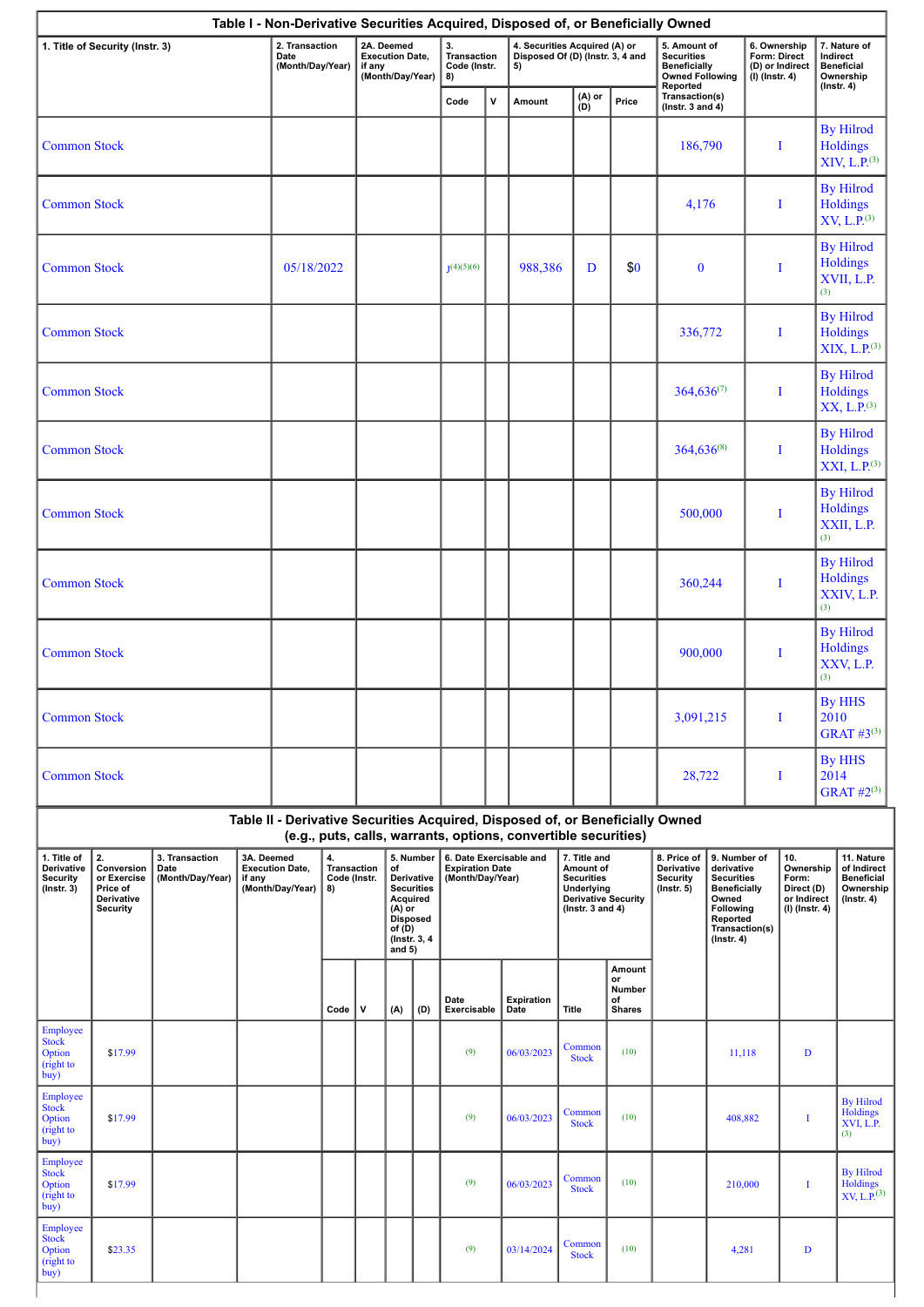| Table II - Derivative Securities Acquired, Disposed of, or Beneficially Owned<br>(e.g., puts, calls, warrants, options, convertible securities) |                                                                              |                                            |                                                                    |                                         |   |                                                                                                                                        |     |                                                                       |                    |                                                                                                                    |                                               |                                                                  |                                                                                                                                                |                                                                            |                                                                                 |
|-------------------------------------------------------------------------------------------------------------------------------------------------|------------------------------------------------------------------------------|--------------------------------------------|--------------------------------------------------------------------|-----------------------------------------|---|----------------------------------------------------------------------------------------------------------------------------------------|-----|-----------------------------------------------------------------------|--------------------|--------------------------------------------------------------------------------------------------------------------|-----------------------------------------------|------------------------------------------------------------------|------------------------------------------------------------------------------------------------------------------------------------------------|----------------------------------------------------------------------------|---------------------------------------------------------------------------------|
| 1. Title of<br>Derivative<br>Security<br>$($ Instr. 3 $)$                                                                                       | 2.<br>Conversion<br>or Exercise<br>Price of<br>Derivative<br><b>Security</b> | 3. Transaction<br>Date<br>(Month/Day/Year) | 3A. Deemed<br><b>Execution Date,</b><br>if any<br>(Month/Day/Year) | 4.<br>Transaction<br>Code (Instr.<br>8) |   | 5. Number<br>of<br>Derivative<br><b>Securities</b><br>Acquired<br>$(A)$ or<br><b>Disposed</b><br>of $(D)$<br>(Instr. 3, 4)<br>and $5)$ |     | 6. Date Exercisable and<br><b>Expiration Date</b><br>(Month/Day/Year) |                    | 7. Title and<br>Amount of<br><b>Securities</b><br>Underlying<br><b>Derivative Security</b><br>( $lnstr. 3 and 4$ ) |                                               | 8. Price of<br>Derivative<br><b>Security</b><br>$($ lnstr. 5 $)$ | 9. Number of<br>derivative<br><b>Securities</b><br><b>Beneficially</b><br>Owned<br>Following<br>Reported<br>Transaction(s)<br>$($ Instr. 4 $)$ | 10.<br>Ownership<br>Form:<br>Direct (D)<br>or Indirect<br>$(I)$ (Instr. 4) | 11. Nature<br>of Indirect<br><b>Beneficial</b><br>Ownership<br>$($ lnstr. 4 $)$ |
|                                                                                                                                                 |                                                                              |                                            |                                                                    | Code                                    | V | (A)                                                                                                                                    | (D) | Date<br>Exercisable                                                   | Expiration<br>Date | Title                                                                                                              | Amount<br>or<br>Number<br>of<br><b>Shares</b> |                                                                  |                                                                                                                                                |                                                                            |                                                                                 |
| Employee<br>Stock<br>Option<br>(right to<br>buy)                                                                                                | \$23.35                                                                      |                                            |                                                                    |                                         |   |                                                                                                                                        |     | (9)                                                                   | 03/14/2024         | Common<br><b>Stock</b>                                                                                             | (10)                                          |                                                                  | 420,000                                                                                                                                        | I                                                                          | <b>By Hilrod</b><br>Holdings<br>XVI, L.P.<br>(3)                                |
| Employee<br><b>Stock</b><br>Option<br>(right to<br>buy)                                                                                         | \$23.35                                                                      |                                            |                                                                    |                                         |   |                                                                                                                                        |     | (9)                                                                   | 03/14/2024         | Common<br><b>Stock</b>                                                                                             | (10)                                          |                                                                  | 154,302                                                                                                                                        | I                                                                          | <b>By Hilrod</b><br>Holdings<br>XVIII, L.P.<br>(3)                              |
| Employee<br>Stock<br>Option<br>(right to<br>buy)                                                                                                | \$23.35                                                                      |                                            |                                                                    |                                         |   |                                                                                                                                        |     | (9)                                                                   | 03/14/2024         | Common<br><b>Stock</b>                                                                                             | (10)                                          |                                                                  | 51,417                                                                                                                                         | I                                                                          | <b>By Hilrod</b><br>Holdings<br>XXIII, L.P.<br>(3)                              |
| Employee<br><b>Stock</b><br>Option<br>(right to<br>buy)                                                                                         | \$45.16                                                                      |                                            |                                                                    |                                         |   |                                                                                                                                        |     | (9)                                                                   | 03/13/2025         | Common<br><b>Stock</b>                                                                                             | (10)                                          |                                                                  | 2,214                                                                                                                                          | $\mathbf D$                                                                |                                                                                 |
| Employee<br><b>Stock</b><br>Option<br>(right to<br>buy)                                                                                         | \$45.16                                                                      |                                            |                                                                    |                                         |   |                                                                                                                                        |     | (9)                                                                   | 03/13/2025         | Common<br><b>Stock</b>                                                                                             | (10)                                          |                                                                  | 79,200                                                                                                                                         | I                                                                          | <b>By Hilrod</b><br>Holdings<br>XVI, L.P.<br>(3)                                |
| Employee<br><b>Stock</b><br>Option<br>(right to<br>buy)                                                                                         | \$45.16                                                                      |                                            |                                                                    |                                         |   |                                                                                                                                        |     | (9)                                                                   | 03/13/2025         | Common<br><b>Stock</b>                                                                                             | (10)                                          |                                                                  | 156,186                                                                                                                                        | I                                                                          | <b>By Hilrod</b><br>Holdings<br>XVIII, L.P.<br>(3)                              |
| Employee<br><b>Stock</b><br>Option<br>(right to<br>buy)                                                                                         | \$43.99                                                                      |                                            |                                                                    |                                         |   |                                                                                                                                        |     | (9)                                                                   | 03/14/2026         | Common<br><b>Stock</b>                                                                                             | (10)                                          |                                                                  | 2,271                                                                                                                                          | $\mathbf D$                                                                |                                                                                 |
| Employee<br><b>Stock</b><br>Option<br>(right to<br>buy)                                                                                         | \$43.99                                                                      |                                            |                                                                    |                                         |   |                                                                                                                                        |     | (9)                                                                   | 03/14/2026         | Common<br><b>Stock</b>                                                                                             | (10)                                          |                                                                  | 97,257                                                                                                                                         |                                                                            | <b>By Hilrod</b><br>Holdings<br>XVIII, L.P.<br>(3)                              |
| Employee<br><b>Stock</b><br>Option<br>(right to<br>buy)                                                                                         | \$43.99                                                                      |                                            |                                                                    |                                         |   |                                                                                                                                        |     | (9)                                                                   | 03/14/2026         | Common<br><b>Stock</b>                                                                                             | (10)                                          |                                                                  | 215,472                                                                                                                                        | I                                                                          | <b>By Hilrod</b><br>Holdings<br>XXVI, L.P.<br>(3)                               |
| Employee<br><b>Stock</b><br>Option<br>(right to<br>buy)                                                                                         | \$46.27                                                                      |                                            |                                                                    |                                         |   |                                                                                                                                        |     | (9)                                                                   | 03/14/2027         | Common<br><b>Stock</b>                                                                                             | (10)                                          |                                                                  | 2,163                                                                                                                                          | D                                                                          |                                                                                 |
| Employee<br><b>Stock</b><br>Option<br>(right to<br>buy)                                                                                         | \$46.27                                                                      |                                            |                                                                    |                                         |   |                                                                                                                                        |     | (9)                                                                   | 03/14/2027         | Common<br><b>Stock</b>                                                                                             | (10)                                          |                                                                  | 24,963                                                                                                                                         | I                                                                          | <b>By Hilrod</b><br>Holdings<br>XVIII, L.P.<br>(3)                              |
| Employee<br><b>Stock</b><br>Option<br>(right to<br>buy)                                                                                         | \$46.27                                                                      |                                            |                                                                    |                                         |   |                                                                                                                                        |     | (9)                                                                   | 03/14/2027         | Common<br><b>Stock</b>                                                                                             | (10)                                          |                                                                  | 76,871                                                                                                                                         | I                                                                          | <b>By Hilrod</b><br>Holdings<br>XXIII, L.P.<br>(3)                              |
| Employee<br><b>Stock</b><br>Option<br>(right to<br>buy)                                                                                         | \$46.27                                                                      |                                            |                                                                    |                                         |   |                                                                                                                                        |     | (9)                                                                   | 03/14/2027         | Common<br><b>Stock</b>                                                                                             | (10)                                          |                                                                  | 201,503                                                                                                                                        | I                                                                          | <b>By Hilrod</b><br>Holdings<br>XXVI, L.P.<br>(3)                               |
| Employee<br><b>Stock</b><br>Option<br>(right to<br>buy)                                                                                         | \$58.73                                                                      |                                            |                                                                    |                                         |   |                                                                                                                                        |     | (9)                                                                   | 03/14/2028         | Common<br><b>Stock</b>                                                                                             | (10)                                          |                                                                  | 1,702                                                                                                                                          | D                                                                          |                                                                                 |
| Employee<br><b>Stock</b><br>Option<br>(right to<br>buy)                                                                                         | \$58.73                                                                      |                                            |                                                                    |                                         |   |                                                                                                                                        |     | (9)                                                                   | 03/14/2028         | Common<br><b>Stock</b>                                                                                             | (10)                                          |                                                                  | 86,298                                                                                                                                         | I                                                                          | <b>By Hilrod</b><br>Holdings<br>XXIII, L.P.<br>(3)                              |
| Employee<br><b>Stock</b><br>Option<br>(right to<br>buy)                                                                                         | \$58.73                                                                      |                                            |                                                                    |                                         |   |                                                                                                                                        |     | (9)                                                                   | 03/14/2028         | Common<br><b>Stock</b>                                                                                             | (10)                                          |                                                                  | 176,000                                                                                                                                        | I                                                                          | <b>By Hilrod</b><br>Holdings<br>XXVI, L.P.<br>(3)                               |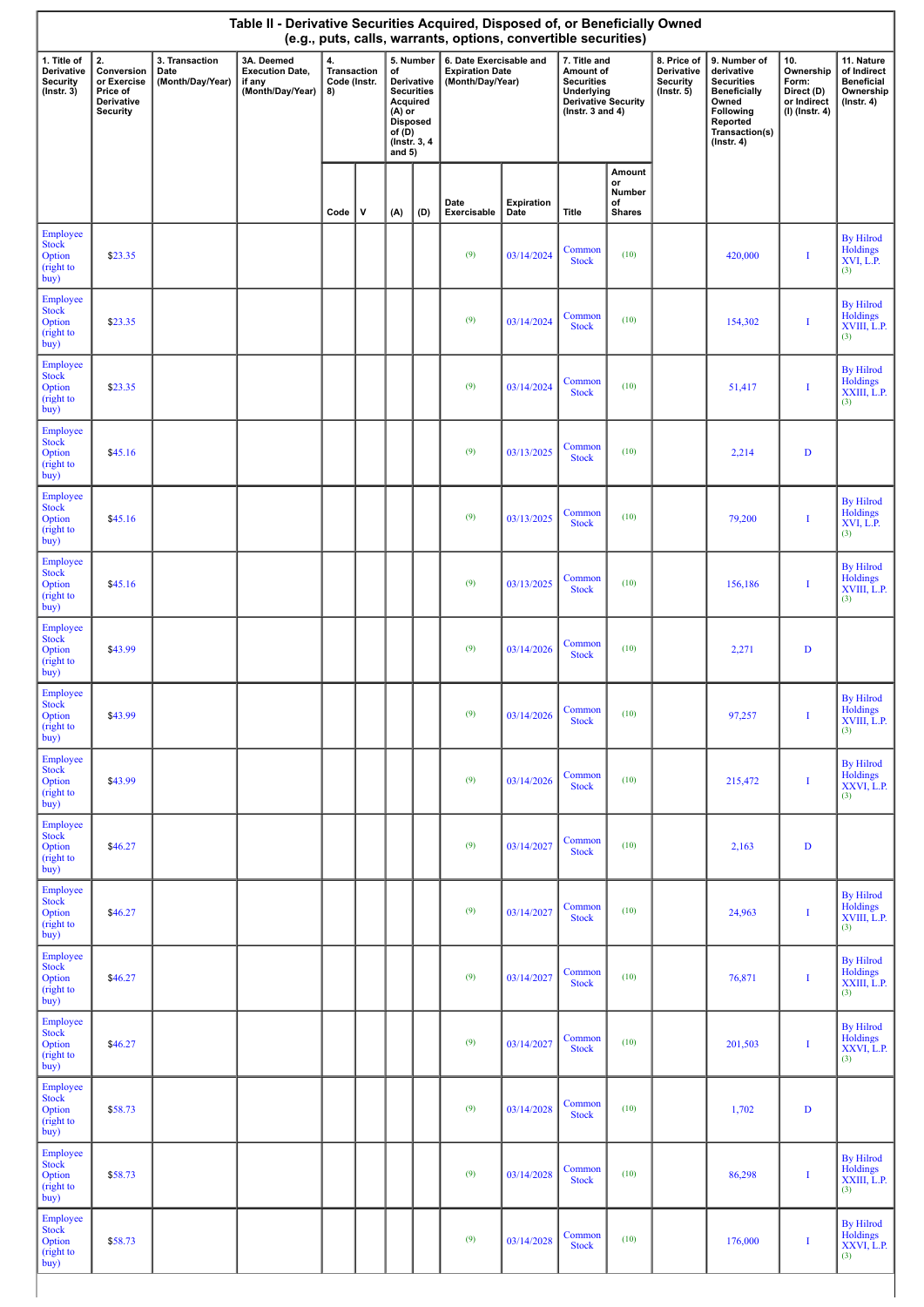|                                                                  | Table II - Derivative Securities Acquired, Disposed of, or Beneficially Owned<br>(e.g., puts, calls, warrants, options, convertible securities) |                                            |                                                                    |                                         |             |                                                                                                                              |     |                                                                       |                    |                                                                                                             |                                                      |                                                          |                                                                                                                                                |                                                                            |                                                                                 |
|------------------------------------------------------------------|-------------------------------------------------------------------------------------------------------------------------------------------------|--------------------------------------------|--------------------------------------------------------------------|-----------------------------------------|-------------|------------------------------------------------------------------------------------------------------------------------------|-----|-----------------------------------------------------------------------|--------------------|-------------------------------------------------------------------------------------------------------------|------------------------------------------------------|----------------------------------------------------------|------------------------------------------------------------------------------------------------------------------------------------------------|----------------------------------------------------------------------------|---------------------------------------------------------------------------------|
| 1. Title of<br>Derivative<br><b>Security</b><br>$($ Instr. 3 $)$ | 2.<br>Conversion<br>or Exercise<br>Price of<br>Derivative<br><b>Security</b>                                                                    | 3. Transaction<br>Date<br>(Month/Day/Year) | 3A. Deemed<br><b>Execution Date,</b><br>if any<br>(Month/Day/Year) | 4.<br>Transaction<br>Code (Instr.<br>8) |             | 5. Number<br>of<br>Derivative<br><b>Securities</b><br>Acquired<br>$(A)$ or<br>Disposed<br>of (D)<br>(Instr. 3, 4<br>and $5)$ |     | 6. Date Exercisable and<br><b>Expiration Date</b><br>(Month/Day/Year) |                    | 7. Title and<br>Amount of<br><b>Securities</b><br>Underlying<br>Derivative Security<br>( $lnstr. 3 and 4$ ) |                                                      | 8. Price of<br>Derivative<br>Security<br>$($ Instr. $5)$ | 9. Number of<br>derivative<br><b>Securities</b><br><b>Beneficially</b><br>Owned<br>Following<br>Reported<br>Transaction(s)<br>$($ Instr. 4 $)$ | 10.<br>Ownership<br>Form:<br>Direct (D)<br>or Indirect<br>$(I)$ (Instr. 4) | 11. Nature<br>of Indirect<br><b>Beneficial</b><br>Ownership<br>$($ lnstr. 4 $)$ |
|                                                                  |                                                                                                                                                 |                                            |                                                                    | Code                                    | $\mathbf v$ | (A)                                                                                                                          | (D) | Date<br>Exercisable                                                   | Expiration<br>Date | Title                                                                                                       | <b>Amount</b><br>or<br>Number<br>of<br><b>Shares</b> |                                                          |                                                                                                                                                |                                                                            |                                                                                 |
| Employee<br><b>Stock</b><br>Option<br>(right to<br>buy)          | \$59.67                                                                                                                                         |                                            |                                                                    |                                         |             |                                                                                                                              |     | (9)                                                                   | 03/14/2029         | Common<br><b>Stock</b>                                                                                      | (10)                                                 |                                                          | 97,200                                                                                                                                         | $\mathbf D$                                                                |                                                                                 |
| Employee<br><b>Stock</b><br>Option<br>(right to<br>buy)          | \$59.67                                                                                                                                         |                                            |                                                                    |                                         |             |                                                                                                                              |     | (9)                                                                   | 03/14/2029         | Common<br><b>Stock</b>                                                                                      | (10)                                                 |                                                          | 97,200                                                                                                                                         | I                                                                          | <b>By Hilrod</b><br><b>Holdings</b><br>XXIII, L.P.<br>(3)                       |
| Employee<br><b>Stock</b><br>Option<br>(right to<br>buy)          | \$59.67                                                                                                                                         |                                            |                                                                    |                                         |             |                                                                                                                              |     | (9)                                                                   | 03/14/2029         | Common<br><b>Stock</b>                                                                                      | (10)                                                 |                                                          | 97,200                                                                                                                                         | $\mathbf I$                                                                | <b>By Hilrod</b><br>Holdings<br>XXVI, L.P.<br>(3)                               |
| Employee<br><b>Stock</b><br>Option<br>(right to<br>buy)          | \$62.39                                                                                                                                         |                                            |                                                                    |                                         |             |                                                                                                                              |     | (11)                                                                  | 03/13/2030         | Common<br><b>Stock</b>                                                                                      | (10)                                                 |                                                          | 106,334                                                                                                                                        | D                                                                          |                                                                                 |
| Employee<br><b>Stock</b><br>Option<br>(right to<br>buy)          | \$62.39                                                                                                                                         |                                            |                                                                    |                                         |             |                                                                                                                              |     | (9)                                                                   | 03/13/2030         | Common<br><b>Stock</b>                                                                                      | (10)                                                 |                                                          | 85,066                                                                                                                                         | Ī                                                                          | <b>By Hilrod</b><br><b>Holdings</b><br>XXIII, L.P.<br>(3)                       |
| Employee<br><b>Stock</b><br>Option<br>(right to<br>buy)          | \$88.94                                                                                                                                         |                                            |                                                                    |                                         |             |                                                                                                                              |     | (12)                                                                  | 03/12/2031         | Common<br><b>Stock</b>                                                                                      | (10)                                                 |                                                          | 129,900                                                                                                                                        | $\mathbf D$                                                                |                                                                                 |
| Employee<br><b>Stock</b><br>Option<br>(right to<br>buy)          | \$73.23                                                                                                                                         |                                            |                                                                    |                                         |             |                                                                                                                              |     | (13)                                                                  | 03/14/2032         | Common<br><b>Stock</b>                                                                                      | (10)                                                 |                                                          | 145,700                                                                                                                                        | $\mathbf D$                                                                |                                                                                 |
| <b>Restricted</b><br><b>Stock</b><br>Units                       | (14)                                                                                                                                            |                                            |                                                                    |                                         |             |                                                                                                                              |     | (15)                                                                  | (16)               | Common<br><b>Stock</b>                                                                                      | (10)                                                 |                                                          | 16,028                                                                                                                                         | $\mathbf{D}$                                                               |                                                                                 |
| <b>Restricted</b><br><b>Stock</b><br>Units                       | (17)                                                                                                                                            |                                            |                                                                    |                                         |             |                                                                                                                              |     | (18)                                                                  | (16)               | Common<br><b>Stock</b>                                                                                      | (10)                                                 |                                                          | 25,267                                                                                                                                         | D                                                                          |                                                                                 |
| Restricted<br><b>Stock</b><br>Units                              | (17)                                                                                                                                            |                                            |                                                                    |                                         |             |                                                                                                                              |     | (19)                                                                  | (16)               | Common<br><b>Stock</b>                                                                                      | (10)                                                 |                                                          | 46,100                                                                                                                                         | D                                                                          |                                                                                 |

## **Explanation of Responses:**

1. As a result of the distribution of shares, which were previously reported as indirectly beneficially owned by the reporting person, as the proceeds of an in-kind annuity payment from Hilrod Holdings XX,<br>L.P. ("Hilrod XX

2. Reflects 9,884 shares distributed to the reporting person by Hilrod Holdings XVII, L.P. ("Hilrod XVII"), which shares were previously reported as indirectly beneficially owned by the reporting person due to his general partnership interest in Hilrod XVII.

3. Reporting person (i) is one of the general partners of each of Brandon Limited Partnership No. 1, Brandon Limited Partnership No. 2, Hilrod Holdings IV, L.P., Hilrod Holdings V, L.P., Hilrod Holdings V, L.P., Hilrod Hol L.P., Hilrod Holdings VII, L.P., Hilrod Holdings VIII, L.P., Hilrod Holdings II, L.P., Hilrod Holdings II, L.P., Hilrod, Holdings III, L.P., Hilrod Holdings III, L.P., Hilrod Holdings VIII, L.P., Hilrod Holdings VIII, L.P. ownership of these securities except to the extent of his pecuniary interest therein.

4. On May 18, 2022, Hilrod XVII distributed, without consideration, all shares of Common Stock previously reported as indirectly held, to (i) the reporting person, as a general partner of Hilrod XVII, his pro rata portion (determined based on his general partnership interest, which general partnership interest represented ownership equal to approximately 1% of Hilrod XVII) of the shares of Common Stock<br>distributed by Hilrod XVI interest represented ownership equal to approximately 1% of Hilrod XVII) of the shares of Common Stock distributed by Hilrod XVII, as applicable.

5. On May 18, 2022, Hilrod XVII also distributed, without consideration, all Common Stock previously reported as indirectly held, to its limited partners, which are entities for the benefit of certain family members of the reporting person and Mr. Schlosberg, as applicable, pro rata, the remaining shares of Common Stock distributed by Hilrod XVII, and such limited partners subsequently transferred such shares of Common Stock t

6. The May 18, 2022 distributions were effected for the purpose of restructuring family holdings.

7. Reflects the distribution of shares as the proceeds of an in-kind annuity payment from an existing grantor retained annuity trust and the transfer of shares directly to the reporting person as one of the general partners of Hilrod Holdings XX, L.P. The shares received from the in-kind annuity payment and direct transfer are directly beneficially owned by the reporting person.

8. Reflects the distribution of shares as the proceeds of an in-kind annuity payment from an existing grantor retained annuity trust and the transfer of shares directly to the reporting person as one of the general<br>partner

9. The options are currently vested.

10. No transaction is being reported at this time. This line is only reporting holdings as of the date hereof.

11. The options are currently vested with respect to 53,167 shares. The remaining options vest on March 13, 2023.

12. The options are currently vested with respect to 43,300 shares. The remaining options vest in two equal installments on March 12, 2023 and March 12, 2024.

13. The options vest in three installments as follows: 48,566 shares on March 14, 2023; 48,567 shares on March 14, 2024 and 48,567 shares on March 14, 2025.

14. The restricted stock units were granted under the Monster Beverage Corporation 2011 Omnibus Incentive Plan. Each restricted stock unit represents a contingent right to receive one share of the Company's common stock as of the vesting date.

15. The remaining restricted stock units vest on March 13, 2023.

16. Not applicable.

17. The restricted stock units were granted under the Monster Beverage Corporation 2020 Omnibus Incentive Plan. Each restricted stock unit represents a contingent right to receive one share of the Company's common stock as of the vesting date.

18. The restricted stock units vest in two installments as follows: 12,633 units on March 12, 2023 and 12,634 units on March 12, 2024.

19. The restricted stock units vest in three installments as follows: 15,366 units on March 14, 2023, 15,367 units on March 14, 2024 and 15,367 units on March 14, 2025.